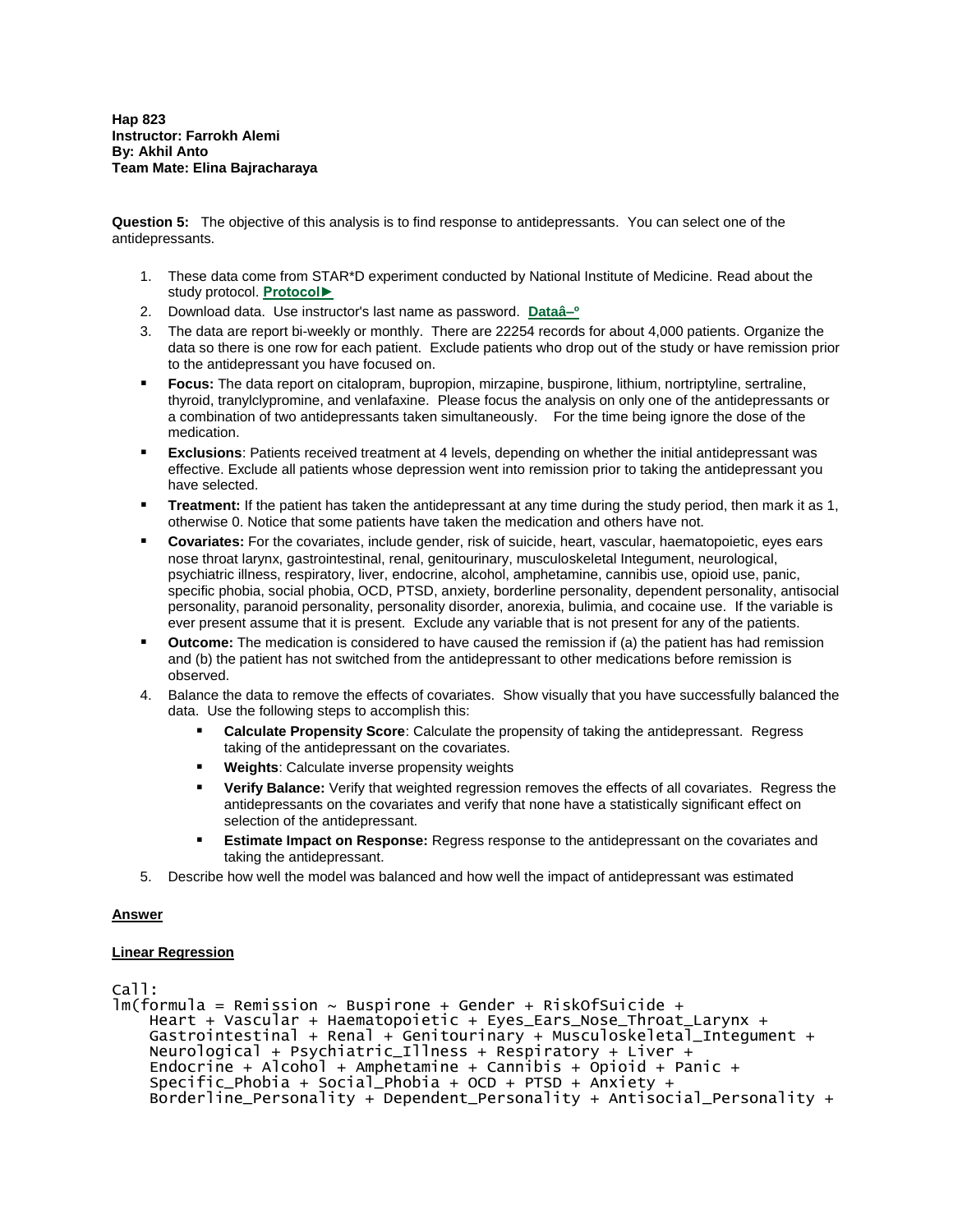| Paranoid_Personality + Personality_Disorder + Anorexia +<br>Bulimia + Cocaine, data = mydata)                                                                                                                                                                                                                                                                                                                                                                                                                                                              |                                                                                                                                                                                                                                                                                                                                                                                                                                        |                                                                                                                                                                                                                                                                                                                                                                                  |                                                                                                                                                                                                                                                                                                                                                                                                                                                                                                                                                                                                                                                                                                       |                                                                                                                                       |
|------------------------------------------------------------------------------------------------------------------------------------------------------------------------------------------------------------------------------------------------------------------------------------------------------------------------------------------------------------------------------------------------------------------------------------------------------------------------------------------------------------------------------------------------------------|----------------------------------------------------------------------------------------------------------------------------------------------------------------------------------------------------------------------------------------------------------------------------------------------------------------------------------------------------------------------------------------------------------------------------------------|----------------------------------------------------------------------------------------------------------------------------------------------------------------------------------------------------------------------------------------------------------------------------------------------------------------------------------------------------------------------------------|-------------------------------------------------------------------------------------------------------------------------------------------------------------------------------------------------------------------------------------------------------------------------------------------------------------------------------------------------------------------------------------------------------------------------------------------------------------------------------------------------------------------------------------------------------------------------------------------------------------------------------------------------------------------------------------------------------|---------------------------------------------------------------------------------------------------------------------------------------|
| Residuals:<br>1Q<br>Median<br>Min<br>$-0.4782 - 0.2832 - 0.2324$<br>0.6122                                                                                                                                                                                                                                                                                                                                                                                                                                                                                 | 3Q<br>Max<br>1.0759                                                                                                                                                                                                                                                                                                                                                                                                                    |                                                                                                                                                                                                                                                                                                                                                                                  |                                                                                                                                                                                                                                                                                                                                                                                                                                                                                                                                                                                                                                                                                                       |                                                                                                                                       |
| Coefficients:                                                                                                                                                                                                                                                                                                                                                                                                                                                                                                                                              |                                                                                                                                                                                                                                                                                                                                                                                                                                        |                                                                                                                                                                                                                                                                                                                                                                                  |                                                                                                                                                                                                                                                                                                                                                                                                                                                                                                                                                                                                                                                                                                       |                                                                                                                                       |
| (Intercept)<br><b>Buspirone</b><br>Gender2<br>RiskOfSuicide<br>Heart<br>Vascular<br>Haematopoietic<br>Eyes_Ears_Nose_Throat_Larynx -0.010549<br>Gastrointestinal<br>Rena <sup>1</sup><br>Genitourinary<br>Musculoskeletal_Integument<br>Neurological<br>Psychiatric_Illness<br>Respiratory<br>Liver<br>Endocrine<br>Alcohol<br>Amphetamine<br>Cannibis<br>Opioid<br>Panic<br>Specific_Phobia<br>Social_Phobia<br><b>OCD</b><br><b>PTSD</b><br>Anxiety<br>Borderline_Personality<br>Dependent_Personality<br>Antisocial_Personality<br>Paranoid_Personality | 0.318277<br>0.069795<br>0.005076<br>$-0.199693$<br>$-0.022545$<br>$-0.036969$<br>$-0.012666$<br>$-0.022976$<br>0.011311<br>0.001817<br>$-0.026309$<br>$-0.030382$<br>$-0.001942$<br>$-0.030418$<br>$-0.041923$<br>0.013218<br>$-0.021368$<br>$-0.012912$<br>$-0.024647$<br>$-0.003280$<br>$-0.018373$<br>0.051098<br>$-0.039746$<br>0.064444<br>$-0.110407$<br>$-0.027753$<br>$-0.096774$<br>$-0.099289$<br>$-0.071566$<br>$-0.220690$ | 0.006529<br>0.013859<br>0.006310<br>0.026860<br>0.008407<br>0.007324<br>0.010539<br>0.006217<br>0.006329<br>0.012762<br>0.007364<br>0.006315<br>0.006881<br>0.009218<br>0.006466<br>0.010435<br>0.007246<br>0.014493<br>0.041175<br>0.027501<br>0.046844<br>0.014876<br>0.040892<br>0.016070<br>0.039116<br>0.013326<br>0.012612<br>0.040835<br>0.052345<br>0.065823<br>0.177723 | Estimate Std. Error t value $Pr(> t )$<br>$48.746 < 2e-16$<br>5.036 4.79e-07<br>0.804 0.421127<br>$-7.435$ 1.09e-13<br>$-2.682$ 0.007327<br>$-5.048$ 4.51e-07<br>$-1.202$ 0.229445<br>$-1.697$ 0.089722<br>$-3.630$ $0.000284$<br>0.886 0.375482<br>0.247 0.805083<br>$-4.166$ 3.11e-05<br>$-4.416$ 1.01e-05<br>$-0.211$ $0.833134$<br>$-4.705$ 2.56e-06<br>$-4.018$ 5.90e-05<br>1.824 0.068130<br>$-1.474$ 0.140414<br>$-0.314$ 0.753831<br>$-0.896$ $0.370148$<br>$-0.070$ 0.944174<br>$-1.235$ 0.216831<br>1.250 0.211469<br>$-2.473$ 0.013393<br>1.648 0.099469<br>$-8.285$<br>$< 2e-16$<br>$-2.201$ 0.027779<br>$-2.370$ 0.017802<br>$-1.897$ 0.057865<br>$-1.087$ 0.276941<br>$-1.242$ 0.214337 | ***<br>***<br>***<br>$\mathbf{x} \times$<br>***<br>***<br>***<br>***<br>***<br>***<br>$\sim$<br>***<br>$\mathcal{R}$<br>$\mathcal{R}$ |
| Personality_Disorder<br>Anorexia<br>Bulimia<br>Cocaine                                                                                                                                                                                                                                                                                                                                                                                                                                                                                                     | $-0.040304$<br>$-0.051252$<br>0.139776<br>0.034463                                                                                                                                                                                                                                                                                                                                                                                     | 0.051232<br>0.143554<br>0.060426<br>0.021001                                                                                                                                                                                                                                                                                                                                     | $-0.787$ 0.431460<br>$-0.357$ 0.721077<br>2.313 0.020722<br>1.641 0.100800                                                                                                                                                                                                                                                                                                                                                                                                                                                                                                                                                                                                                            | $\sim$                                                                                                                                |
| $0$ '***'<br>Signif. codes:                                                                                                                                                                                                                                                                                                                                                                                                                                                                                                                                |                                                                                                                                                                                                                                                                                                                                                                                                                                        |                                                                                                                                                                                                                                                                                                                                                                                  | $0.001$ '**' $0.01$ '*' $0.05$ '.' $0.1$ ' ' 1                                                                                                                                                                                                                                                                                                                                                                                                                                                                                                                                                                                                                                                        |                                                                                                                                       |

Residual standard error: 0.4295 on 22178 degrees of freedom Multiple R-squared: 0.02362, Adjusted R-squared: 0.02212 F-statistic: 15.78 on 34 and 22178 DF, p-value: < 2.2e-16

#### Propensity Score Using Logistic Regression

Call:

 $glm(formula = Buspirone ~ Gender + RiskOfSuicide + Heart + Vascular +$  Haematopoietic + Eyes\_Ears\_Nose\_Throat\_Larynx + Gastrointestinal + Renal + Genitourinary + Musculoskeletal\_Integument + Neurological + Psychiatric\_Illness + Respiratory + Liver + Endocrine + Alcohol + Amphetamine + Cannibis + Opioid + Panic + Specific\_Phobia + Social\_Phobia + OCD + PTSD + Anxiety + Borderline\_Personality + Dependent\_Personality + Antisocial\_Personality + Paranoid\_Personality + Personality\_Disorder + Anorexia + Bulimia + Cocaine, family = "binomial",  $data = mydata)$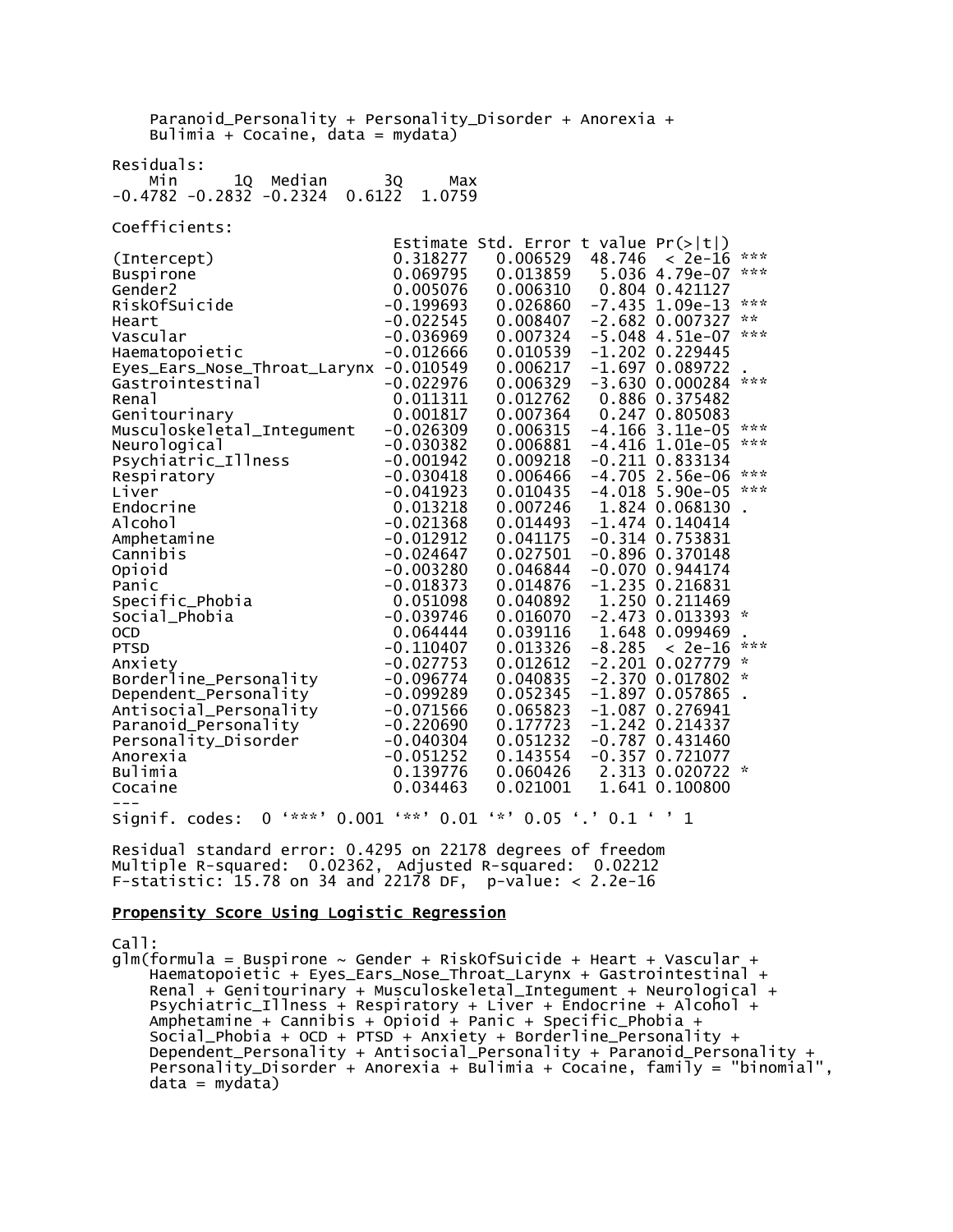| Deviance Residuals:                 |             |                                        |                   |                |               |  |  |  |  |
|-------------------------------------|-------------|----------------------------------------|-------------------|----------------|---------------|--|--|--|--|
| Median<br>Min<br>10                 | 30          | Max                                    |                   |                |               |  |  |  |  |
| $-0.3286$<br>$-0.5723$<br>$-0.2985$ | $-0.2699$   | 2.9474                                 |                   |                |               |  |  |  |  |
|                                     |             |                                        |                   |                |               |  |  |  |  |
| Coefficients:                       |             |                                        |                   |                |               |  |  |  |  |
|                                     |             | Estimate Std. Error z value $Pr(> z )$ |                   |                |               |  |  |  |  |
| (Intercept)                         | $-2.98993$  |                                        | $0.07157 -41.775$ | $< 2e-16$      | ***           |  |  |  |  |
| Gender <sub>2</sub>                 | $-0.25602$  | 0.06990                                | $-3.663$          | 0.00025        | ***           |  |  |  |  |
| RiskOfSuicide                       | $-0.73781$  | 0.41598                                | $-1.774$          | 0.07612        |               |  |  |  |  |
| Heart                               | $-0.19296$  | 0.09709                                | $-1.987$          | 0.04687        | $\mathcal{R}$ |  |  |  |  |
| Vascular                            | 0.11197     | 0.08031                                | 1.394             | 0.16325        |               |  |  |  |  |
| Haematopoietic                      | 0.04184     | 0.11610                                | 0.360             | 0.71858        |               |  |  |  |  |
| Eyes_Ears_Nose_Throat_Larynx        | 0.17215     | 0.06925                                | 2.486             | $0.01292$ *    |               |  |  |  |  |
| Gastrointestinal                    | $-0.04829$  | 0.07069                                | $-0.683$          | 0.49448        |               |  |  |  |  |
| Renal                               | $-0.02022$  | 0.13873                                | $-0.146$          | 0.88412        |               |  |  |  |  |
| Genitourinary                       | $-0.14076$  | 0.08451                                | $-1.666$          | 0.09580        |               |  |  |  |  |
| Musculoskeletal_Integument          | $-0.19963$  | 0.07127                                | $-2.801$          | 0.00510        | $\star \star$ |  |  |  |  |
| Neurological                        | 0.15715     | 0.07458                                | 2.107             | 0.03512        | $\mathcal{R}$ |  |  |  |  |
| Psychiatric_Illness                 | 0.02985     | 0.10419                                | 0.287             | 0.77449        |               |  |  |  |  |
| Respiratory                         | 0.29625     | 0.07004                                |                   | 4.230 2.34e-05 | ***           |  |  |  |  |
| Liver                               | 0.02673     | 0.11493                                | 0.233             | 0.81606        |               |  |  |  |  |
| Endocrine                           | 0.12087     | 0.07898                                | 1.530             | 0.12592        |               |  |  |  |  |
| Alcohol                             | $-0.41872$  | 0.18291                                | $-2.289$          | 0.02206        | $\sim$        |  |  |  |  |
| Amphetamine                         | 0.91232     | 0.40340                                | 2.262             | $0.02372$ *    |               |  |  |  |  |
| Cannibis                            | $-0.41167$  | 0.38906                                | $-1.058$          | 0.29000        |               |  |  |  |  |
| Opioid                              | $-13.32932$ | 326.57719                              | $-0.041$          | 0.96744        |               |  |  |  |  |
| Panic                               | $-0.10713$  | 0.17758                                | $-0.603$          | 0.54634        |               |  |  |  |  |
| Specific_Phobia                     | $-0.03045$  | 0.44841                                | $-0.068$          | 0.94586        |               |  |  |  |  |
| Social_Phobia                       | 0.22176     | 0.17367                                | 1.277             | 0.20165        |               |  |  |  |  |
| <b>OCD</b>                          | 0.45623     | 0.36371                                | 1.254             | 0.20970        |               |  |  |  |  |
| <b>PTSD</b>                         | 0.15575     | 0.14179                                | 1.098             | 0.27201        |               |  |  |  |  |
| Anxiety                             | $-0.31096$  | 0.15951                                | $-1.949$          | 0.05124        |               |  |  |  |  |
| Borderline_Personality              | 0.31052     | 0.40077                                | 0.775             | 0.43845        |               |  |  |  |  |
| Dependent_Personality               | $-14.29934$ | 446.52547                              | $-0.032$          | 0.97445        |               |  |  |  |  |
| Antisocial_Personality              | $-14.47118$ | 593.82834                              | $-0.024$          | 0.98056        |               |  |  |  |  |
| Paranoid_Personality                |             | $-14.57253$ 1604.64909                 | $-0.009$          | 0.99275        |               |  |  |  |  |
| Personality_Disorder                | -14.41464   | 467.78133                              | $-0.031$          | 0.97542        |               |  |  |  |  |
| Anorexia                            |             | $-14.43478$ 1317.92657                 | $-0.011$          | 0.99126        |               |  |  |  |  |
| Bulimia                             | -14.42094   | 549.75084                              | -0.026            | 0.97907        |               |  |  |  |  |
| Cocaine                             | $-12.30392$ | 180.83433                              | $-0.068$          | 0.94575        |               |  |  |  |  |
|                                     |             |                                        |                   |                |               |  |  |  |  |

Signif. codes: 0 '\*\*\*' 0.001 '\*\*' 0.01 '\*' 0.05 '.' 0.1 ' ' 1

(Dispersion parameter for binomial family taken to be 1)

 Null deviance: 8222.7 on 22212 degrees of freedom Residual deviance: 8089.8 on 22179 degrees of freedom AIC: 8157.8

Number of Fisher Scoring iterations: 16

# Attaching prop score to the data set

mydata\$psvalue<-predict(propscore,type="response")

### Calculating Weights & attaching it to Data Set

mydata\$weight<-ifelse(mydata\$Remission==1,1/mydata\$psvalue,1/(1 mydata\$psvalue))

This is not correct; the weights must be assigned based on treatment variable and not the outcome variable. Remission is the outcome variable. Weights must be assigned based on the antidepressant.